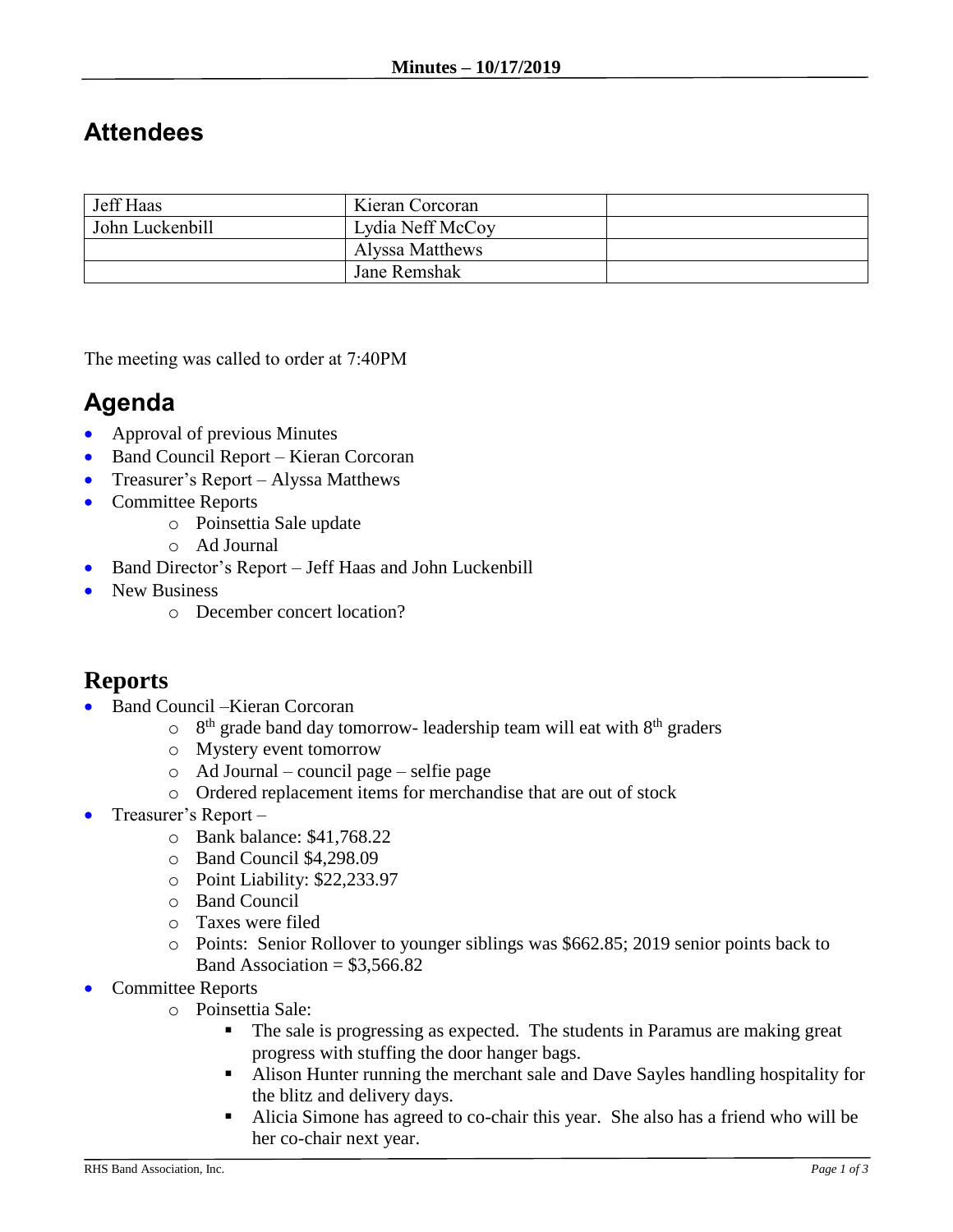- o Ad Journal
	- Carol Bialkowski will co-chair, but doesn't want to "Chair" next year
	- Ads coming in.
	- $\blacksquare$  Deadline Nov. 1
- o Citrus Co- Chairs: Laura Lutz & Laura Galis
- Band Directors' Report Jeff Haas
	- o Band rehearsals going well
	- o Trip numbers lower than anticipated but doable
	- $\circ$  8<sup>th</sup> grade day BF & GW 8<sup>th</sup> graders coming. Playing with wind ensemble, watching performance of marching band then having lunch with leadership.
	- o Clinicians came in for wind ensemble and symphonic
	- o Chuck Johnson very ill. In Valley. Band will send something.
	- o Football mid-year football dinner. Gluck asked if band wants to be involved. We could net the proceeds of any band donated tricky tray items.
		- Was discussed and decided we'd like to consider being involved last year.
	- o CA TRIP
		- $\blacksquare$  scholarships 11 requests
			- Several just want extended payments
			- Some requesting full scholarship, some requesting partial
			- Ask them to fully participate in all fundraisers
			- J. Haas will reach out and get a total for scholarship requests then we'll make a decision.
			- Donations
				- Allow people to donate points?
				- Senior roll-over points & donated points
	- o Chris McCullough asked directors for a wish list and they were able to by a Eb Clarinet
	- o Student Teacher Gisu Ahn Rutgers, Mason Gross Music Ed major
	- o Honor Band 33 students signed up. Adding Honor Percussion Ensemble.
- Marching Band Report John Luckenbill
	- $\degree$  7/8<sup>th</sup> grade band day 65 students attended
	- $\circ$  7/8<sup>th</sup> parent tailgate went well
	- o 3 more competitions
- New Business
	- o December Concert location an anonymous offer was made to donate the rental fee for West Side church. After discussion, offer is declined due to too many other moving parts, as in chaperones, missed classes, busing, etc
- Old Business
- $\bullet$

## **Motions**

| Motion | $\overline{\phantom{a}}$<br><b>LAMBOY</b><br>'11 S L | Second | $ -$<br>ote | $-0.117$<br>pialus |
|--------|------------------------------------------------------|--------|-------------|--------------------|
| . .    |                                                      |        | For         | mroved<br>'Y Cu    |